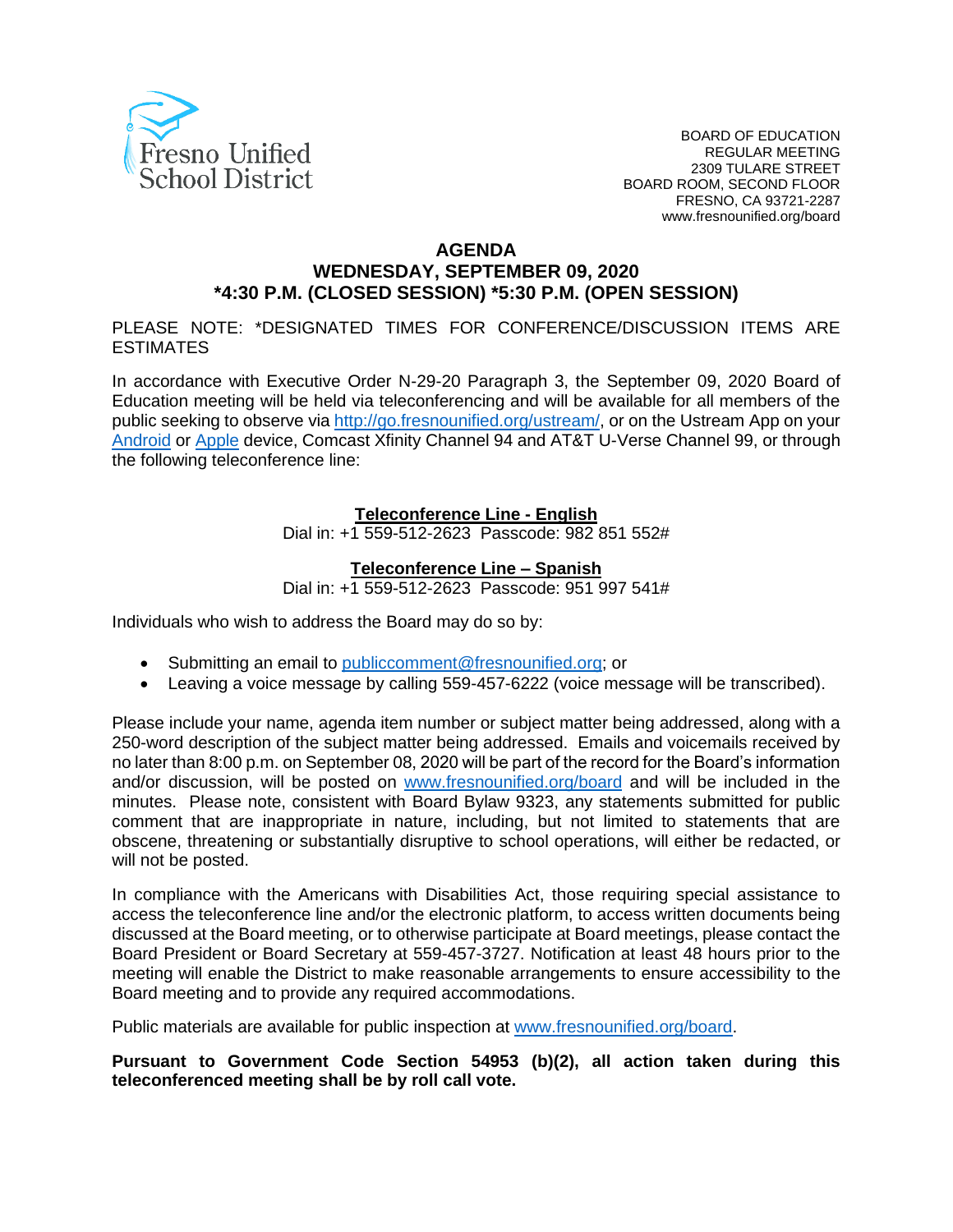**\*4:30 P.M**.

**CALL** Meeting to Order

**OPPORTUNITY** for Public Comment on Closed Session Agenda Items **RECESS** to Cabinet Room for Closed Session to discuss the following:

- 1. Student Expulsions pursuant to Education Code Section 35146.
- 2. Conference with Labor Negotiator (Government Code Section 54957.6); FUSD Negotiator(s): Paul Idsvoog; Employee Organizations(s): FTA, CSEA, Chapter 125, CSEA, Chapter 143, SEIU, Local 521, FASTA/SEIU, Local 521/CTW, CLC, Fresno Unified Building & Construction Trades/FTA; International Association of Machinists and Aerospace Workers (IAMAW), Unrepresented Employees: All Management, Confidential, and Supervisory Employees.
- 3. Public Employee Discipline/Dismissal/Release/Reassignment/Resignation.
- 4. Public Employment/Appointment (Government Code Section 54957).
- 5. Conference with Legal Counsel Anticipated/Pending/Threatened Litigation (Government Code Section 54956.9(d)(2)).
	- a. Potential Case: One (1)
	- b. Patrick Adams v. Fresno Unified Workers' Compensation Fresno Unified Case No. 2009-0778, 2010-0821

**\*5:30 P.M., RECONVENE** and report action taken during Closed Session, if any.

# **HEAR Report from Superintendent**

# **BOARD/SUPERINTENDENT COMMUNICATION**

# **OPPORTUNITY for Public Comment on Consent Agenda Items**

**ALL CONSENT AGENDA** items are considered routine by the Board of Education and will be enacted by one motion. There will be no separate discussion of items unless a Board member so requests, in which event, the item(s) will be considered following approval of the Consent Agenda.

# **A. CONSENT AGENDA**

# **A-1, APPROVE Personnel List**

Included in the Board binders is the Personnel List, Appendix A, as submitted. The Superintendent recommends approval. Fiscal impact: There is no fiscal impact to the district at this time. Contact person: Paul Idsvoog, telephone 457-3548.

## **A-2, ADOPT Variable Term Waiver for Bilingual, Cross-cultural, Language and Development Authorization**

Included in the Board binders is a Variable Term Waiver request for Carina Huizar-Herrera to serve as Dual Immersion Multiple Subject teacher. The Superintendent recommends adoption. Fiscal impact: There is no fiscal impact to the district at this time. Contact person: Paul Idsvoog, telephone 457-3548.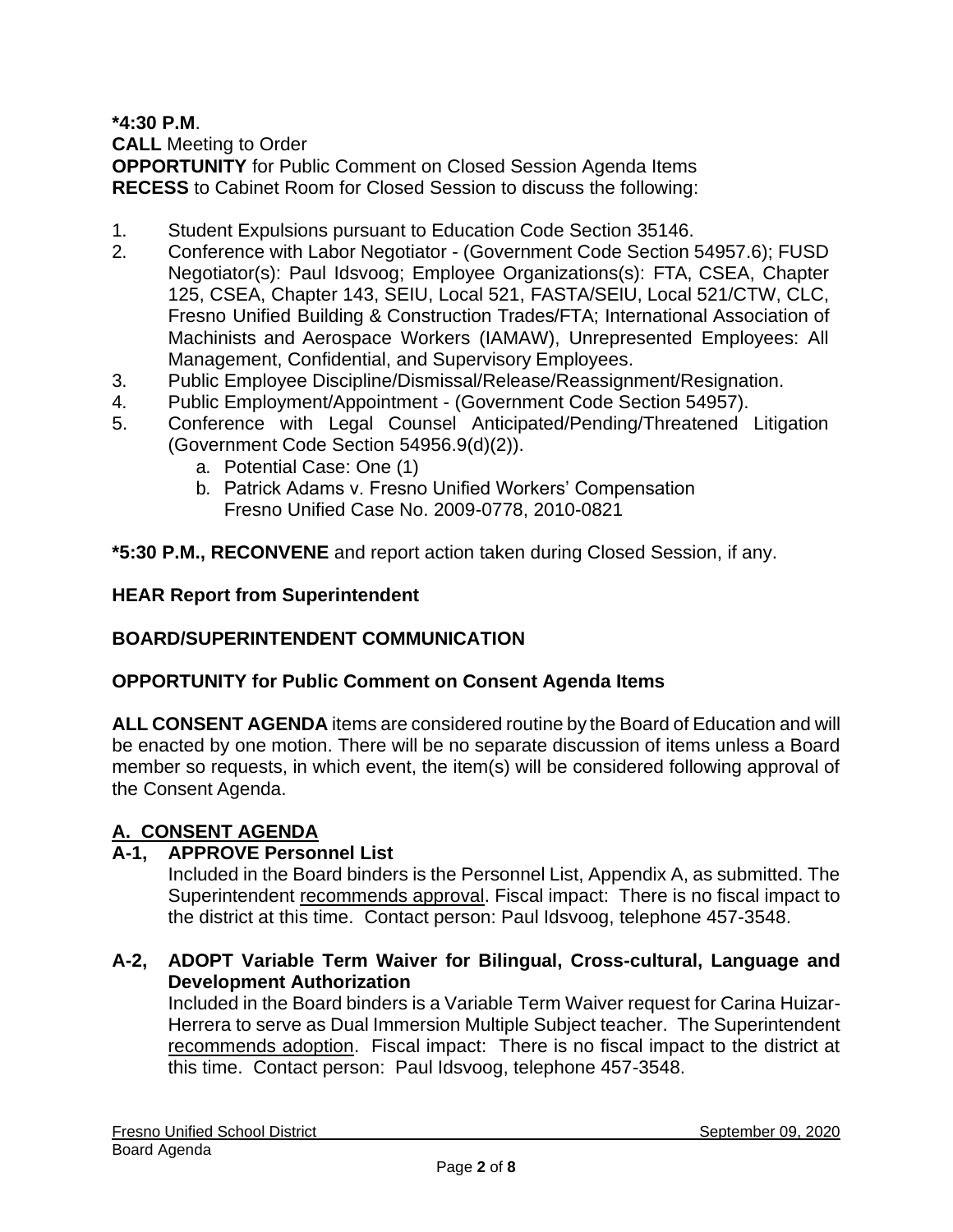## **A-3, ADOPT Variable Term Waiver for Career Technical Education Credential Holders**

Included in the Board binders is the communication from Fresno County Superintendent of Schools explaining the recommendations for the Variable Term Waiver for Career Technical Education (CTE) Credential holders. The Commission on Teacher Credentialing (CTC) has stated the Preliminary CTE credential holders should be issued a variable term waiver for the English Learner Authorization until the CTE program is completed. The English Learner classes are embedded in the CTE program. Individuals will not have the English Learner authorization stated on their credential document until the CTE program is completed and the clear credential is issued. The Superintendent recommends adoption. Fiscal impact: There is no fiscal impact to the district at this time. Contact person: Paul Idsvoog, telephone 457-3548.

## **A-4, ADOPT Variable Term Waiver**

Included in the Board binders are Variable Term Waivers for teachers that have exhausted the Provisional Internship Permit (PIP) and the Short-Term Staff Permit (STSP). Due to the closure of test centers caused by the shelter-in-place orders, the California Commission on Teacher Credentialing has developed a Variable Term Waiver option to grant teachers one extra year on their PIP or STSP to allow them to continue to teach in the 2020/21 school year. With the issuance of the variable term waiver, teachers have an additional year to complete coursework and/or exams so they may become intern-eligible or obtain a preliminary credential for the 2021/22 school year. The Superintendent recommends adoption. Fiscal impact: There is no fiscal impact to the district at this time. Contact person: Paul Idsvoog, telephone 457-3548.

## **A-5, APPROVE Minutes from Prior Meeting**

Included in the Board binders are the draft minutes from the August 26, 2020 Regular Board Meeting. The Superintendent recommends approval. Fiscal impact: There is no fiscal impact to the district at this time. Contact person: Robert G. Nelson, telephone 457-3884.

## **A-6, APPROVE Provisional Internship Permits**

Included in the Board binders are Provisional Internship Permit (PIP) recommendations to rehire or hire upon Board approval. The Superintendent recommends approval. Fiscal impact: There is no fiscal impact to the district at this time. Contact person: Paul Idsvoog, telephone 457-3548.

## **A-7, APPROVE Agreement with Delta Dental of California**

Included in the Board binders is a renewal agreement with Delta Dental of California. Delta Dental of California currently provides dental care services on behalf of the district's eligible active employees, retirees, and their respective dependents. The Superintendent recommends approval.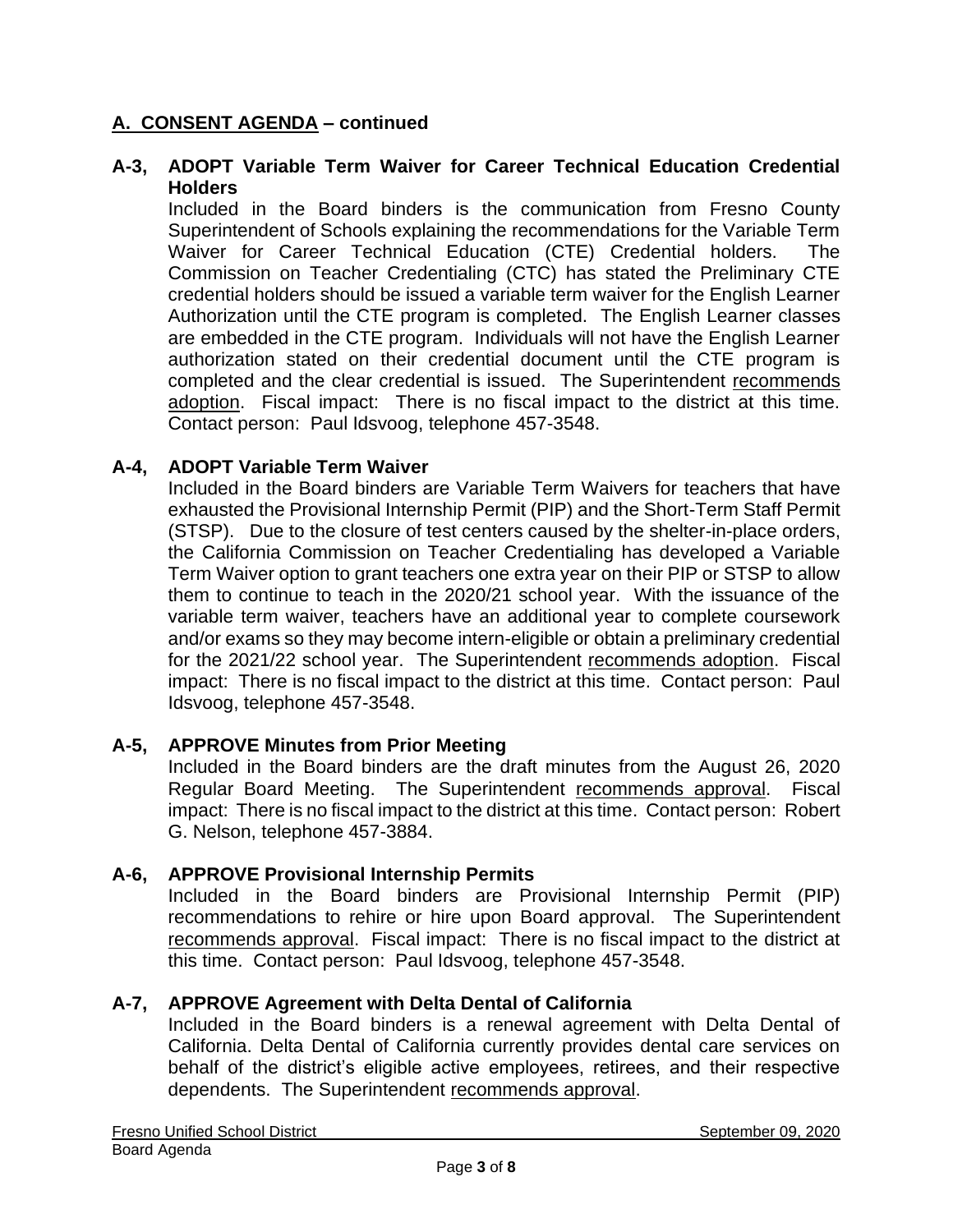Fiscal impact: Sufficient funds in the amount of \$8,477,103 are available in the Health Internal Service Fund. Contact person: Ruth F. Quinto, telephone 457- 6226.

# **A-8, APPROVE Award of Bid 21-05, Hoover High School Career Technical Education (CTE) Classroom Improvements**

Included in the Board binders is information on Bid 21-05, to modify two existing classrooms into digital laboratories to house the CTE pathway for Digital Media Arts and Entertainment at Hoover High School. The new media arts laboratories will include a student collaboration and lecture area, digital media laboratory, video production studio, digital photography studio, green room for digital video and photography, control room, and an area for display of student work. The project also includes site accessibility improvements to drinking fountains, restrooms, and the accessible parking in front of the cafeteria. Staff recommends award to the lowest responsive, responsible bidder: Divcon Incorporated (Clovis, California) \$1,165,000. The Superintendent recommends approval. Fiscal Impact: \$541,614 is available in the Measure X Fund, and \$623,386 in State CTE Grant Funding has been received. Contact person: Karin Temple, telephone 457-3134.

## **A-9, APPROVE/RATIFY Agreements for Additional Distance Learning Support**

Included in the board binders are agreements from the general fund regarding additional investments to enhance the instructional delivery of distance learning. The agreements will provide students and staff with added support during school closures. The Superintendent recommends approval and ratification. Fiscal impact: Sufficient funds are available through the Coronavirus Aid, Relief, and Economic Security (CARES) Act. The total amount for all six agreements is \$910,605. Contact person: Kim Mecum, telephone 457-3731.

# **A-10, RATIFY Agreement with Fresno County Early Stars Program**

Fresno County Early Stars Program is granting Fresno Unified School District Early Learning Department \$40,000 in a service agreement for the entire project period of July 1, 2020 through June 30, 2022.The Superintendent recommends ratification. Fiscal impact: Fresno County Early Stars Program to provide funding in the amount of \$40,000. Contact person: Lindsay Sanders, telephone 457-3750.

## **A-11, RATIFY Agreement with City of Fresno for Grant Funding for the COVID-19 Community Meals Project**

Included in the Board binders and recommended for ratification is an agreement with the City of Fresno for a grant of up to \$2,324,300 to support the cost of meals provided to adults at schools in the central, southeast and southwest regions of Fresno from August 17 to December 31, 2020. The funding is from the City's Coronavirus Relief Fund allocation under the federal CARES Act, to enable community compliance with COVID-19 public health precautions. The Superintendent recommends ratification. Fiscal impact: The grant will provide up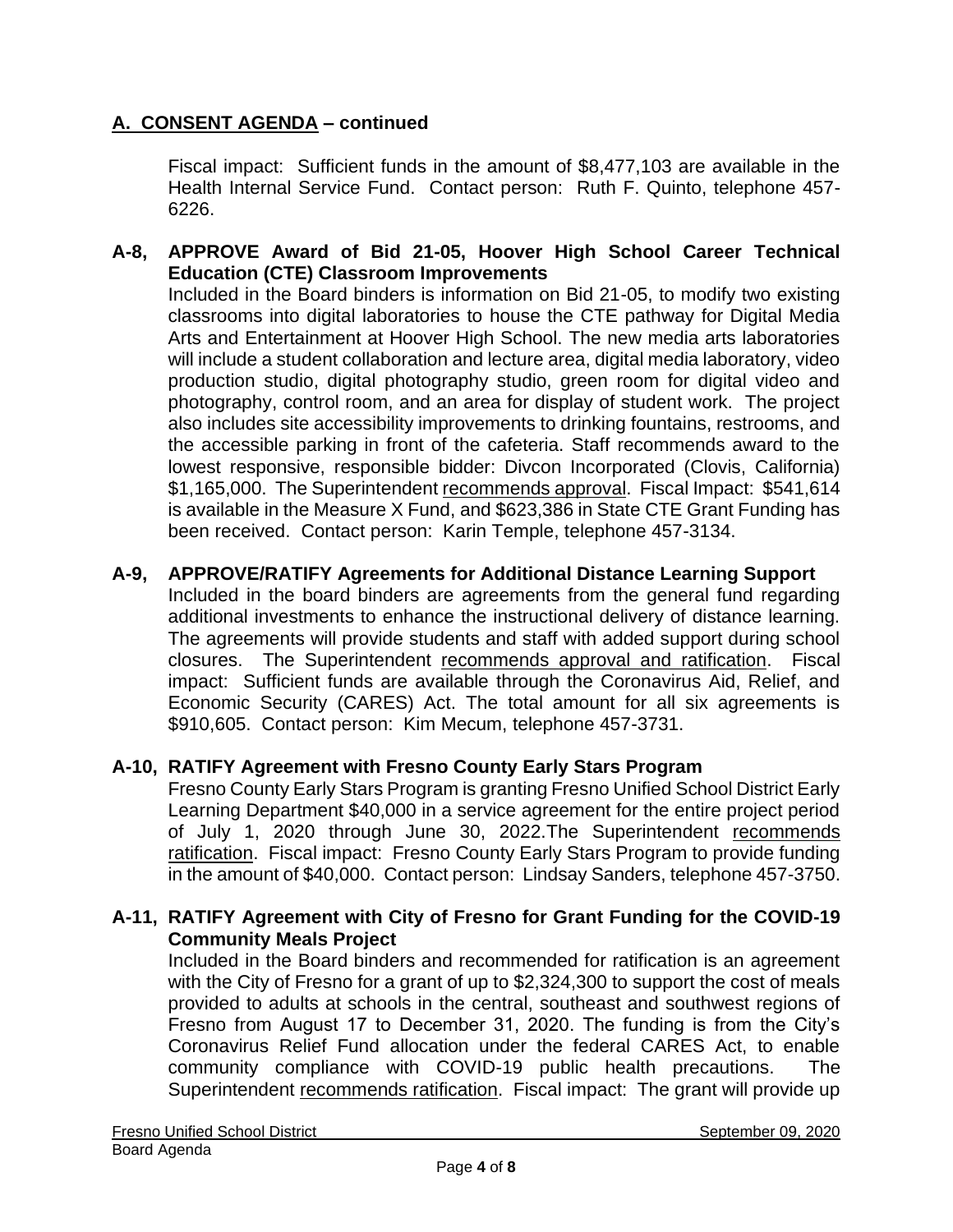to \$2,324,300 for the cost of meals served to adults. Contact person: Karin Temple, telephone 457-3134.

## **A-12, RATIFY Change Orders for the Projects Listed Below**

Included in the Board binders is information on Change Orders for the following projects:

- Bid 19-41, Wawona K-8 School Classroom and Restroom Additions Change Order 7 presented for ratification: \$31,135
- Bid 19-42 Sections B, C and D, Lighting Improvements at Various Schools Phase 3: (Section B) Heaton, Manchester, Mayfair, Norseman, Phoenix Academy Elementary Schools and Fresno High School; (Section C) Balderas, Calwa, Greenberg, Storey Elementary Schools, Terronez Middle School and Sunnyside High School; (Section D) Hidalgo, Leavenworth, Lowell Elementary Schools, Edison High School, Cesar Chavez Adult School and The Center for Professional Development

Change Order 1 presented for ratification (Sections B, C, D): \$33,788

- Bid 19-52 Sections B, D, and E, Energy Management Controls Upgrades for Various Schools: (Section B) Bullard Talent; (Section D) Greenberg; (Section E) Terronez Deduct Change Order 1 presented for ratification (Sections B, D, E): \$-65,377
	- Bid 19-55, Phoenix Secondary Academy Portable Infrastructure and Site **Development**

Change Order 5 presented for ratification: \$106,704

- Bid 20-15, Viking Elementary School Portable Classrooms and Restroom Infrastructure Change Order 3 presented for ratification: \$13,632
- Bid 20-40 Sections A and B, Cooper and Fort Miller Middle Schools Electrical Upgrades Change Order 1 presented for ratification (Cooper): \$28,715
- Bid 20-41, Scandinavian Middle School Gymnasium Make-Up Air Units Replacement Change Order 1 presented for ratification: \$1,375

The Superintendent recommends ratification. Fiscal impact: \$213,974 is available in the Measure X Fund for Bids 19-41, 19-42, 19-55, 20-15, and 20-40; \$1,375 is available in the Measure Q Fund for Bid 20-41; and credit to the California Clean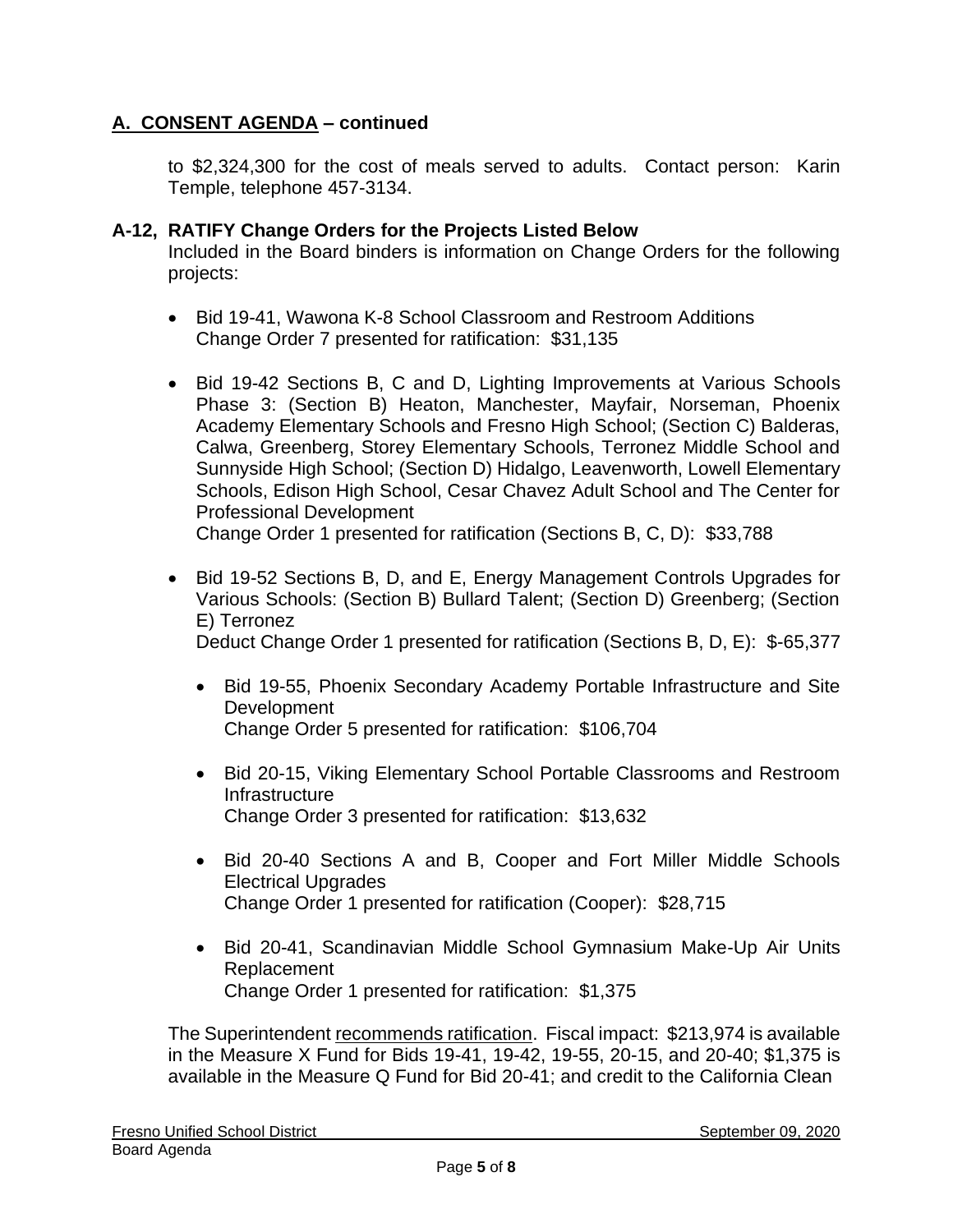Energy Jobs Act (Proposition 39) budget for Bid 19-52. Contact person: Karin Temple, telephone 457-3134.

# **A-13, RATIFY the Filing of Notices of Completion**

Included in the Board binders are Notices of Completion for the following projects, which have been completed according to plans and specifications:

- Bid 19-52 Sections B, D, and E, Energy Management Controls Upgrades for Various Schools: Bullard Talent, Greenberg Elementary Schools and Terronez Middle School
- Bid 20-59, Abatement and Demolition of Building Located at 2526 and 2540 E. Hedges Avenue

The Superintendent recommends ratification. Fiscal impact: Retention funds are released in accordance with contract terms and California statutes. Contact person: Karin Temple, telephone 457-3134.

#### **END OF CONSENT AGENDA (ROLL CALL VOTE)**

# **UNSCHEDULED ORAL COMMUNICATIONS**

In accordance with Executive Order N-29-20 Paragraph 3, the September 09, 2020 Board of Education meeting will be held via teleconferencing. Individuals who wish to address the Board may do so by:

- Submitting an email to *[publiccomment@fresnounified.org](mailto:publiccomment@fresnounified.org)*; or
- Leaving a voice message by calling 559-457-6222 (voice message will be transcribed).

Please include your name, agenda item number or subject matter being addressed, along with a 250-word description of the subject matter being addressed. Emails and voicemails received by no later than 8:00 p.m. on September 08, 2020 will be part of the record for the Board's information and/or discussion, will be posted on [www.fresnounified.org/board](http://www.fresnounified.org/board) and will be included in the minutes. Please note that consistent with Board Bylaw 9323, any statements submitted for public comment that are inappropriate in nature, including, but not limited to statements that are obscene, threatening or substantially disruptive to school operations, will either be redacted, or will not be posted.

Members of the public with questions on school district issues may submit them in writing. The Board will automatically refer to the Superintendent any formal requests that are brought before them at this time. The appropriate staff member will furnish answers to questions.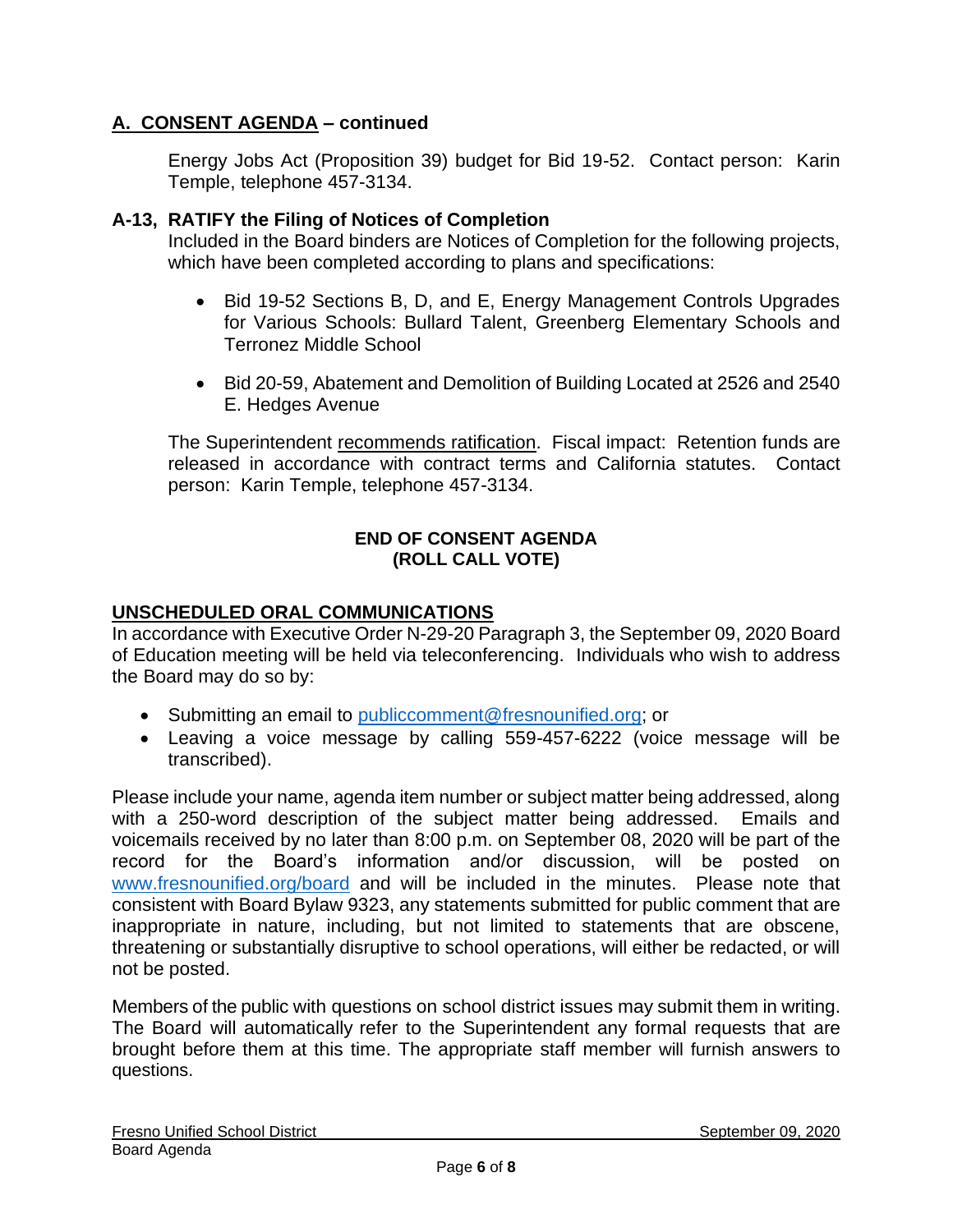# **B. CONFERENCE/DISCUSSION AGENDA**

# **\*6:15 P.M.**

## **B-14, DISCUSS and APPROVE the 2019/20 Unaudited Actual Financial Report, 2019/20 Year-End Budget Revision and 2020/21 Gann Limit**

Staff will present, and the Board of Education will discuss and approve the following three items: 2019/20 Unaudited Actual Financial Report, 2019/20 Year-End Budget Revision and the 2020/21 Gann Limit Resolution. The Superintendent recommends approval. Fiscal impact: The 2019/20 year-end actuals reflect the district's reserve at \$102.48 million, which is above the state minimum required level of 2%. Contact person: Ruth F. Quinto, telephone 457-6226.

# **\*6:35 P.M.**

## **B-15, HOLD Public Hearing, PRESENT and DISCUSS Fresno Unified School District's Learning Continuity and Attendance Plan**

Staff will present, and the Board of Education will discuss the Fresno Unified School District Learning Continuity and Attendance Plan. Senate Bill (SB) 98 removed the requirement for districts to adopt the Local Control and Accountability Plan for the 2020/21 school year. Instead SB 98 established Education Code 43509 requiring districts to develop an alternative plan for the 2020/21 school year, the Learning Continuity and Attendance Plan. Fiscal impact: Support material will be provided to the Board and available for public review on or before September 04, 2020. Contact person: Ruth F. Quinto, telephone 457-6226.

## **\*6:55 P.M.**

# **B-16, PRESENT and DISCUSS Fresno Unified School District's Strategic Plan Development**

Included in the Board binders is a presentation on Hanover Research's "Capstone: Stakeholders' Strategic Priorities." The report is intended to provide guidance in the development of Fresno Unified School District's Strategic Plan. An overview of the capstone report and upcoming timelines will be presented so that the Board may discuss and provide input on the development of a Fresno Unified School District Strategic Plan. Fiscal impact: There is no fiscal impact to the district at this time. Contact person: Lindsay Sanders, telephone 457-3471.